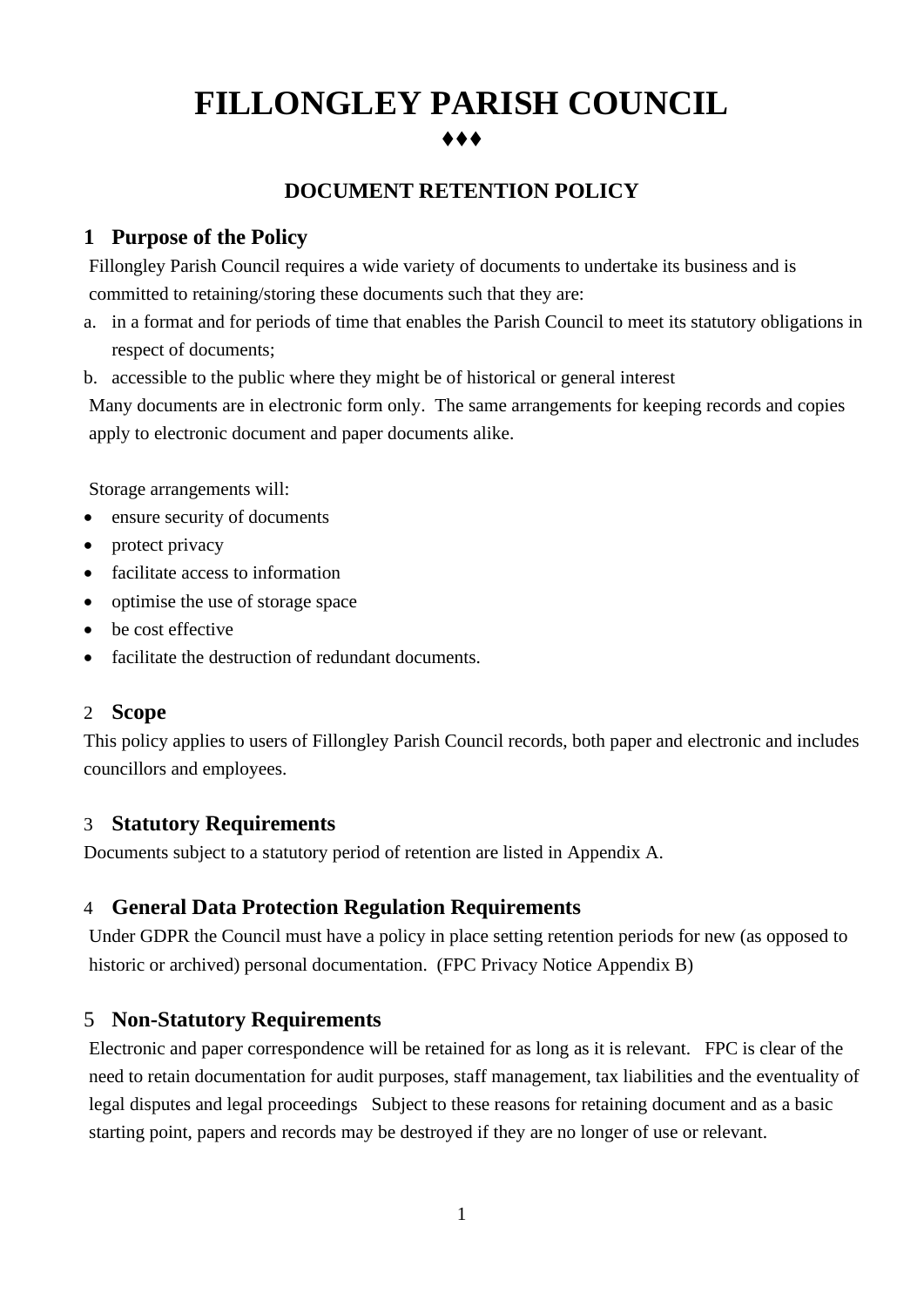## **Appendix A**

| Document               | <b>Minimum Retention</b><br>Period | Reason                  | <b>Comment/Actions Required</b>    |
|------------------------|------------------------------------|-------------------------|------------------------------------|
| Signed minutes of      | Indefinite                         | Archive, Audit          | Retain for 7 years. Older          |
| council meetings       |                                    |                         | Minutes deposited at               |
|                        |                                    |                         | Warwickshire County Records        |
|                        |                                    |                         | Office                             |
| Scales of fees and     | 6 years                            | Management              | Retain for specified period and    |
| Charges                |                                    |                         | then destroy                       |
| Receipt and Payment    | Indefinite                         | Archive                 | Paper Records – retain for 7       |
| <b>Accounts</b>        |                                    |                         | years then deposit with            |
|                        |                                    |                         | <b>Warwickshire County Records</b> |
|                        |                                    |                         | Office. Electronic copies – once   |
|                        |                                    |                         | year end complete and audited      |
|                        |                                    |                         | back up for retention.             |
| <b>Bank Statements</b> | Last completed audit<br>year       | Audit                   | Destroy after required time.       |
| Bank paying-in books   | Last completed audit               | Audit                   | Destroy after required time        |
|                        | year                               |                         |                                    |
| Cheque Book Stubs      | Last completed audit               | Audit                   | Destroy after required time.       |
|                        | year                               |                         |                                    |
| Quotations and tenders | 6 years                            | Limitation Act 1980 (as | Retain paper copies for specified  |
|                        |                                    | amended)                | period and then destroy having     |
|                        |                                    |                         | first scanned for indefinite       |
|                        |                                    |                         | retention.                         |
| Paid Invoices          | 6 years                            | <b>VAT</b>              | Retain for specified period and    |
|                        |                                    |                         | then destroy                       |
| VAT records            | 6 years generally                  | <b>VAT</b>              | Retain VAT reclaim for 6 years     |
|                        |                                    |                         | and then destroy                   |
| Timesheets             | Last completed audit               | Audit                   | Retain with accounts for 3 years   |
|                        | year                               |                         | and then destroy                   |
| P45/P60                | 6 years                            | Legal                   | Electronic copies stored.          |
| FPC Policies and       | Until superceded                   | Audit                   |                                    |
| regulations            |                                    |                         |                                    |
| <b>Wages Books</b>     | 12 years                           | Superannuation          | Retain an electronic copy of       |
|                        |                                    |                         | payslips.                          |
| Insurance policies     | Whilst valid                       | Management              | Electronic versions to be          |
|                        |                                    |                         | retained indefinitely.             |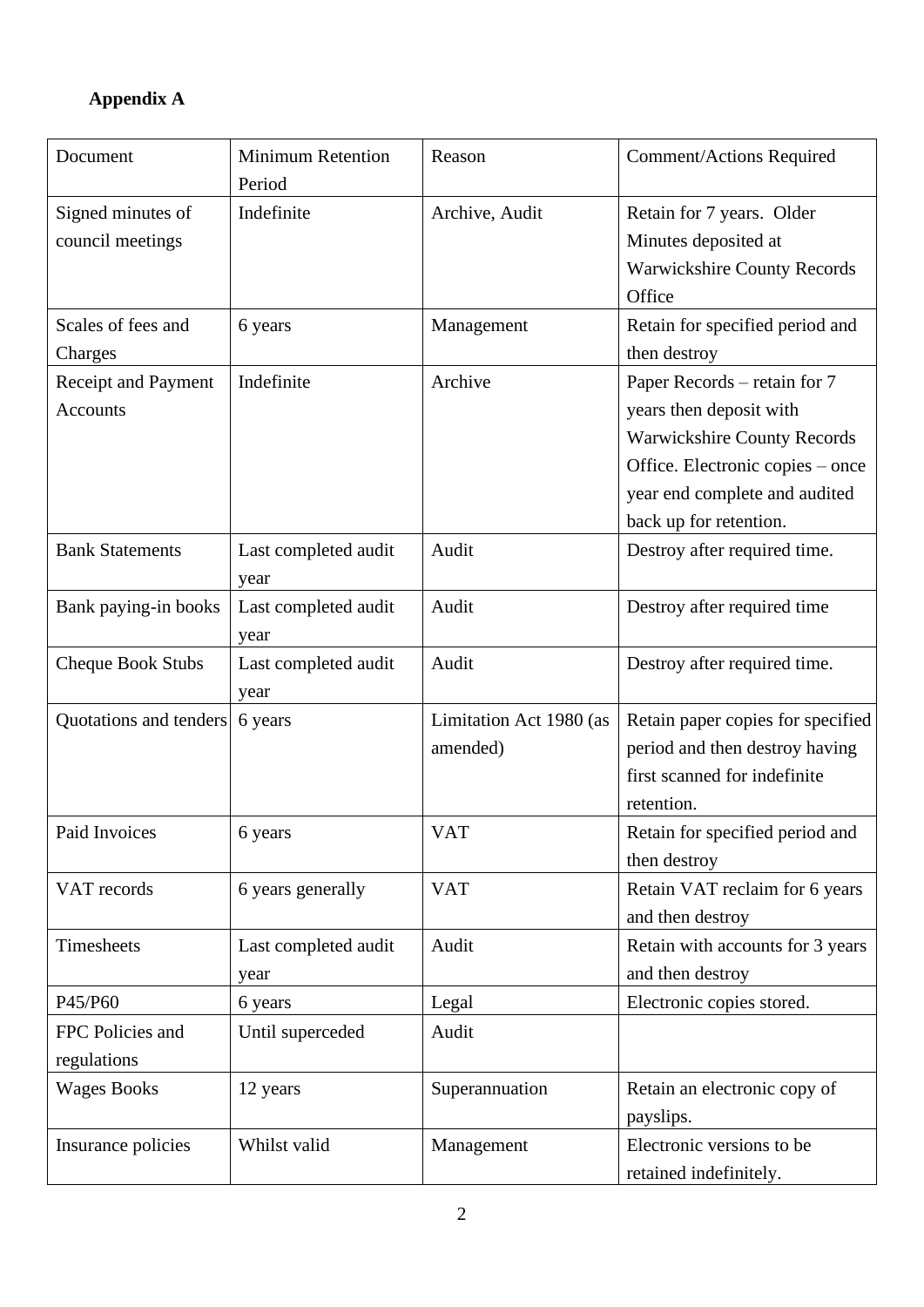| Certificates of         | 40 years from date on | The Employer Liability  | Retain for 40 years            |
|-------------------------|-----------------------|-------------------------|--------------------------------|
| Insurance against       | which insurance       | (Compulsory Insurance)  |                                |
| liability for employees | commenced/was         | <b>Regulations 1998</b> |                                |
|                         | renewed               | (SI2753)/Management     |                                |
| Title Deeds, leases     | Indefinite            | Audit/Management        | <b>Copies of Land Registry</b> |
|                         |                       |                         | Documents to be retained. Land |
|                         |                       |                         | Registry References numbers to |
|                         |                       |                         | be included in asset register. |
| <b>Burial Grounds;</b>  | Indefinite            | Legal                   | Keep indefinitely.             |
| Register of fees        |                       |                         |                                |
| collected.              |                       |                         |                                |
| Register of burials     |                       |                         |                                |
| Register of purchased   |                       |                         |                                |
| graves                  |                       |                         |                                |
| Register of memorials   |                       |                         |                                |
| Applications for        |                       |                         |                                |
| interment.              |                       |                         |                                |
| Disposal certificates.  |                       |                         |                                |
| Copy of EROB            |                       |                         |                                |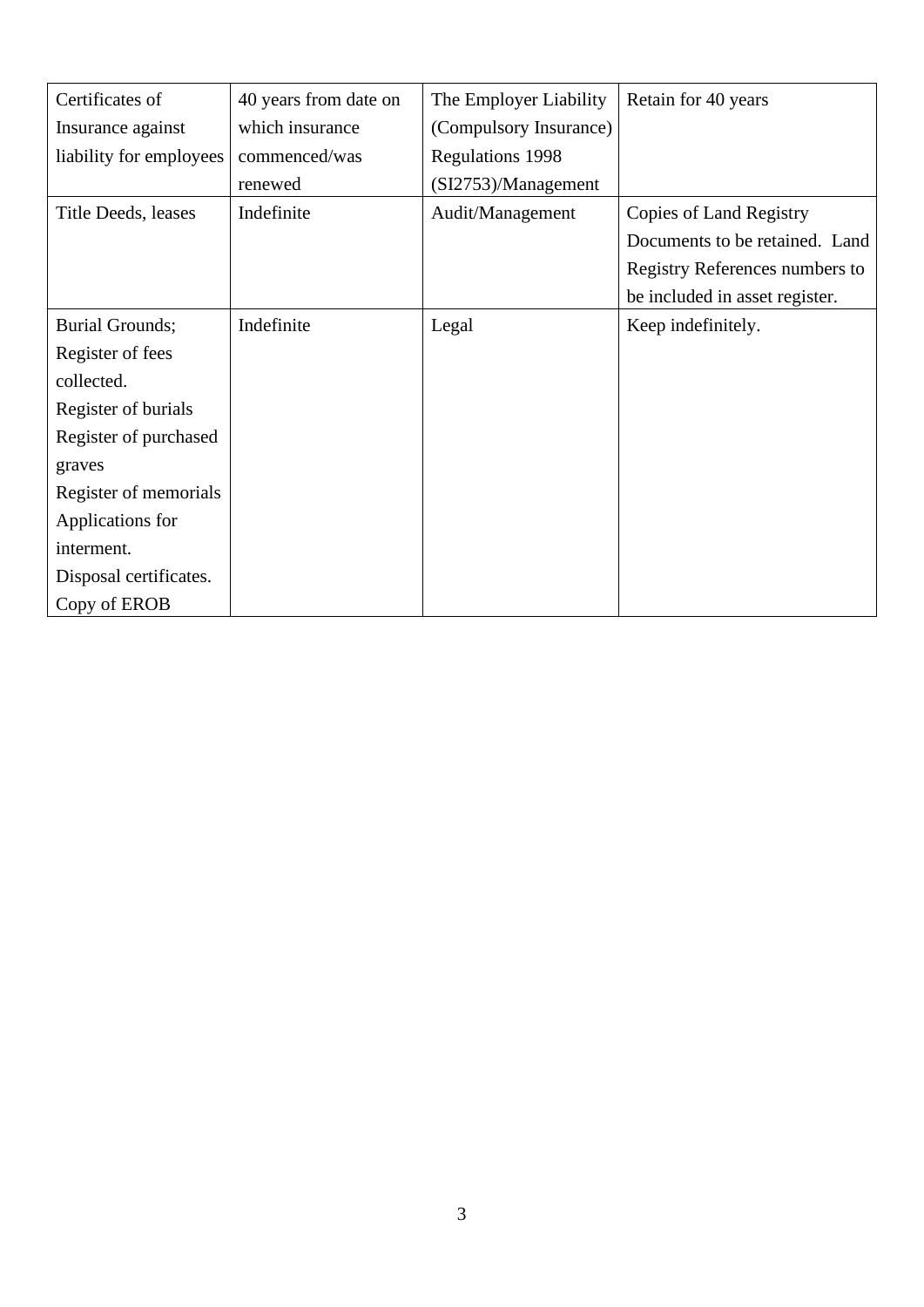# **FILLONGLEY PARISH COUNCIL** ⧫⧫⧫ **PRIVACY NOTICE**

## **Your personal data – what is it?**

"Personal data" is any information about a living individual which allows them to be identified from that data (for example a name, photographs, videos, email address, or address). Identification can be directly using the data itself or by combining it with other information which helps to identify a living individual (e.g. a list of staff may contain personnel ID numbers rather than names but if you use a list a separate list of the ID numbers which give the corresponding names to identify the staff in the first list then the first list will also be treated as personal data). The processing of personal data is governed by legislation relating to personal data which applies in the United Kingdom including the General Data Protection Regulation (the "GDPR) and other legislation relating to personal data and rights such as the Human Rights Act.

#### **Who are we?**

This Privacy Notice is provided to you by the Fillongley Parish Council which is the data controller for your data.

#### **Other data controllers the council works with:**

- Local authorities
- Community groups
- Charities
- Other not for profit entities
- **Contractors**

We may need to share your personal data we hold with them so that they can carry out their responsibilities to the council. If we and the other data controllers listed above are processing your data jointly for the same purposes, then the council and the other data controllers may be "joint data controllers" which mean we are all collectively responsible to you for your data. Where each of the parties listed above are processing your data for their own independent purposes then each of us will be independently responsible to you and if you have any questions, wish to exercise any of your rights (see below) or wish to raise a complaint, you should do so directly to the relevant data controller.

A description of what personal data the council processes and for what purposes is set out in this Privacy Notice.

#### **The council will process some or all of the following personal data where necessary to perform its tasks:**

- Names, titles, and aliases, photographs;
- Contact details such as telephone numbers, addresses, and email addresses;
- Where they are relevant to the services provided by a council, or where you provide them to us, we may process information such as gender, age, marital status, nationality, education/work history, academic/professional qualifications, hobbies, family composition, and dependants;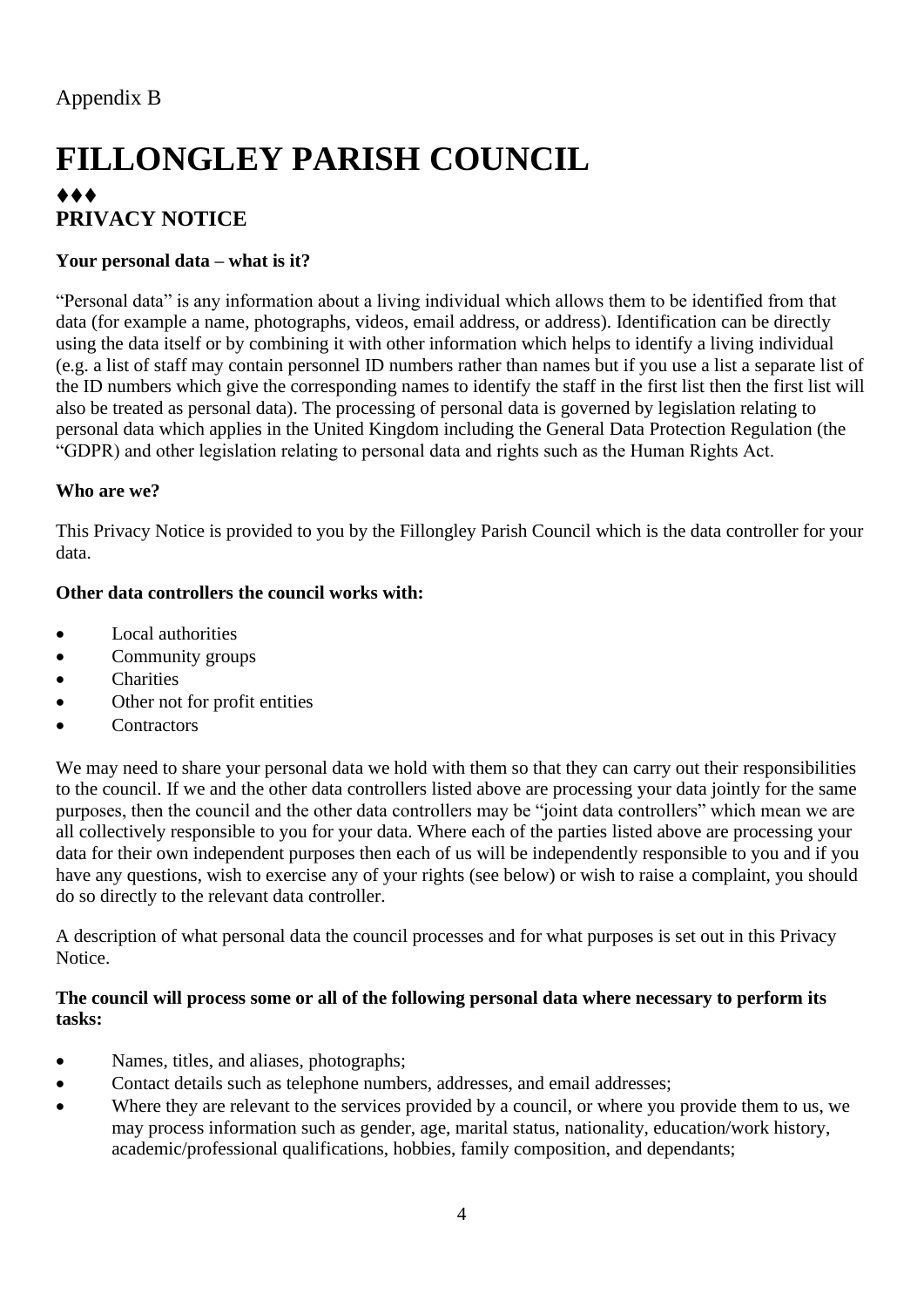Where you pay for activities such as the cemetery, financial identifiers such as bank account numbers, payment card numbers, payment/transaction identifiers, policy numbers, and claim numbers;

#### **How we use sensitive personal data**

- We may process sensitive personal data including, as appropriate:
	- information about your physical or mental health or condition in order to monitor sick leave and take decisions on your fitness for work;
	- in order to comply with legal requirements and obligations to third parties.
- These types of data are described in the GDPR as "Special categories of data" and require higher levels of protection. We need to have further justification for collecting, storing and using this type of personal data.
- We may process special categories of personal data in the following circumstances:
	- In limited circumstances, with your explicit written consent.
	- Where we need to carry out our legal obligations.
	- Where it is needed in the public interest.
- Less commonly, we may process this type of personal data where it is needed in relation to legal claims or where it is needed to protect your interests (or someone else's interests) and you are not capable of giving your consent, or where you have already made the information public.

#### **Do we need your consent to process your sensitive personal data?**

• In limited circumstances, we may approach you for your written consent to allow us to process certain sensitive personal data. If we do so, we will provide you with full details of the personal data that we would like and the reason we need it, so that you can carefully consider whether you wish to consent.

### **The council will comply with data protection law. This says that the personal data we hold about you must be:**

- Used lawfully, fairly and in a transparent way.
- Collected only for valid purposes that we have clearly explained to you and not used in any way that is incompatible with those purposes.
- Relevant to the purposes we have told you about and limited only to those purposes.
- Accurate and kept up to date.
- Kept only as long as necessary for the purposes we have told you about.
- Kept and destroyed securely including ensuring that appropriate technical and security measures are in place to protect your personal data to protect personal data from loss, misuse, unauthorised access and disclosure.

#### **We use your personal data for some or all of the following purposes:**

- To deliver public services including to understand your needs to provide the services that you request and to understand what we can do for you and inform you of other relevant services;
- To confirm your identity to provide some services;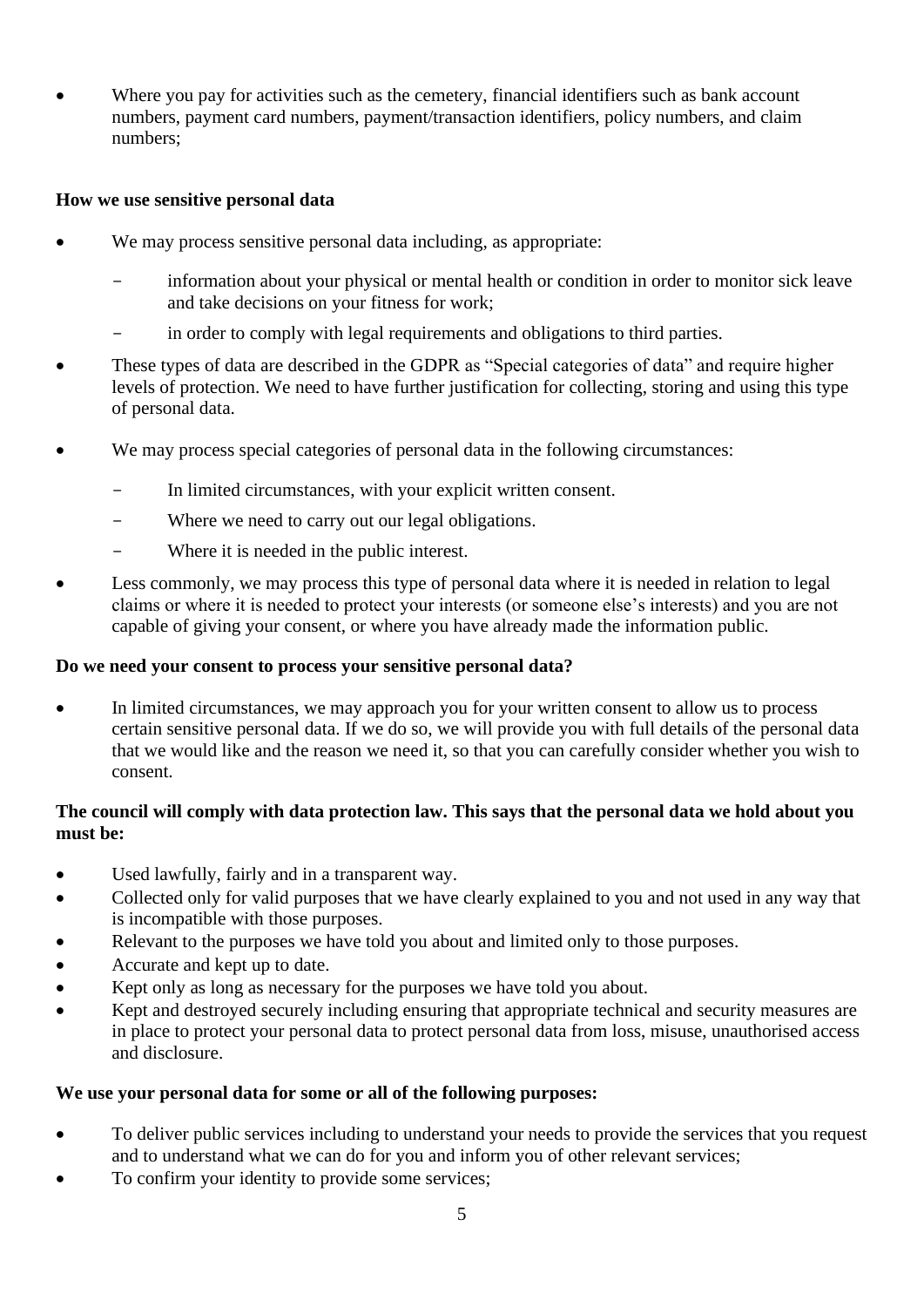- To contact you by post, email, telephone or using social media (e.g., Facebook, Twitter, WhatsApp);
- To prevent and detect fraud and corruption in the use of public funds and where necessary for the law enforcement functions;
- To enable us to meet all legal and statutory obligations and powers including any delegated functions:
- To maintain our own accounts and records;
- To seek your views, opinions or comments;
- To notify you of changes to our facilities, services, events and staff, councillors and other role holders;
- To send you communications which you have requested and that may be of interest to you. These may include information about campaigns, appeals, other new projects or initiatives;
- To process relevant financial transactions including grants and payments for goods and services supplied to the council
- To allow the statistical analysis of data so we can plan the provision of services.

#### **What is the legal basis for processing your personal data?**

The council is a public authority and has certain powers and obligations. Most of your personal data is processed for compliance with a legal obligation which includes the discharge of the council's statutory functions and powers. Sometimes when exercising these powers or duties it is necessary to process personal data of residents or people using the council's services. We will always take into account your interests and rights. This Privacy Notice sets out your rights and the council's obligations to you.

We may process personal data if it is necessary for the performance of a contract with you, or to take steps to enter into a contract. An example of this would be processing your data in connection with the use of sports facilities, or the acceptance of an allotment garden tenancy

Sometimes the use of your personal data requires your consent. We will first obtain your consent to that use.

#### **Sharing your personal data**

This section provides information about the third parties with whom the council may share your personal data. These third parties have an obligation to put in place appropriate security measures and will be responsible to you directly for the manner in which they process and protect your personal data. It is likely that we will need to share your data with some or all of the following (but only where necessary):

- The data controllers listed above under the heading "Other data controllers the council works with";
- Our agents, suppliers and contractors. For example, we may ask a commercial provider to publish or distribute newsletters on our behalf, or to maintain our database software;
- On occasion, other local authorities or not for profit bodies with which we are carrying out joint ventures e.g. in relation to facilities or events for the community.

#### **How long do we keep your personal data?**

We will keep some records permanently if we are legally required to do so. We may keep some other records for an extended period of time. For example, it is currently best practice to keep financial records for a minimum period of 8 years to support HMRC audits or provide tax information. We may have legal obligations to retain some data in connection with our statutory obligations as a public authority. The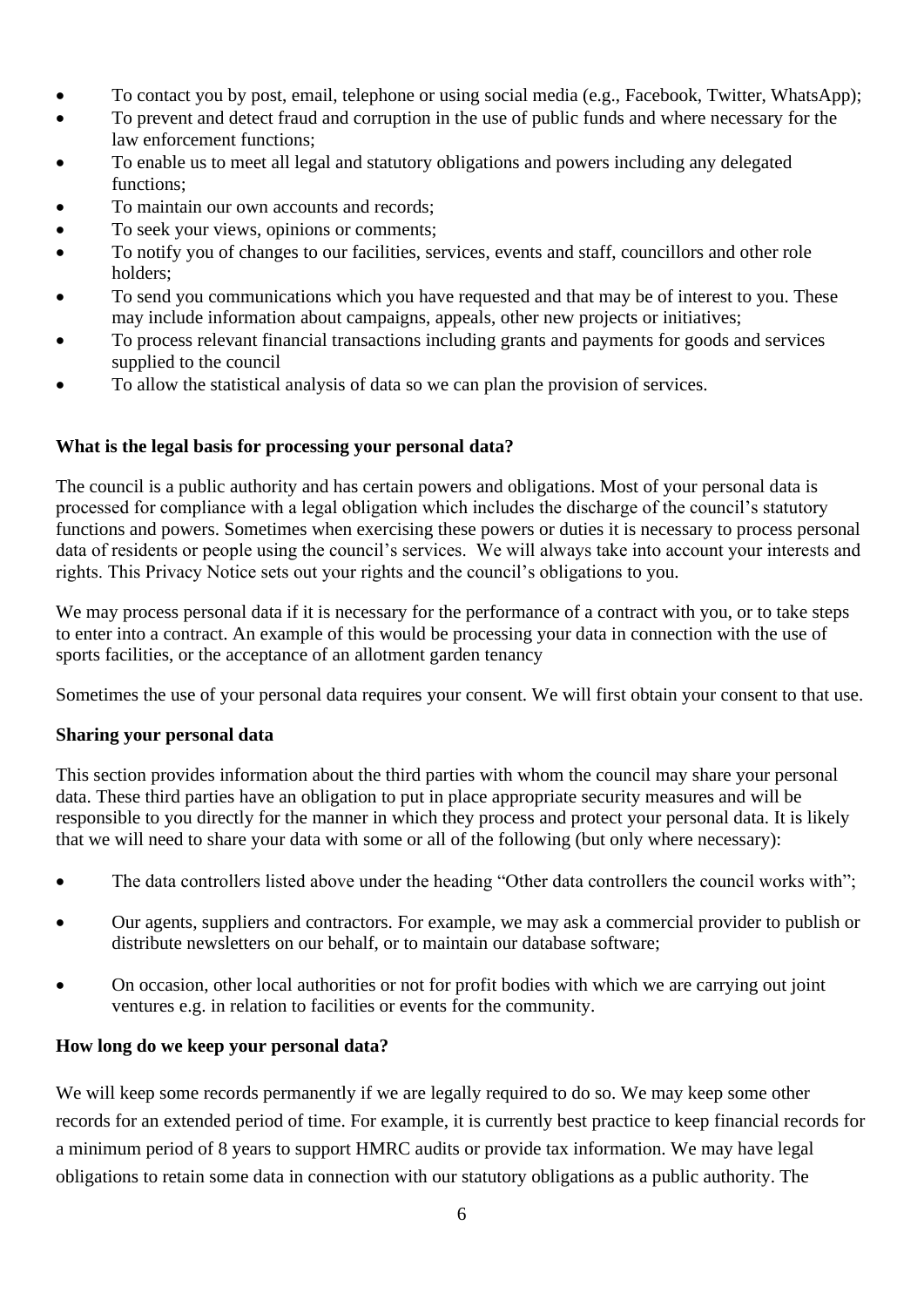council is permitted to retain data in order to defend or pursue claims. In some cases the law imposes a time limit for such claims (for example 3 years for personal injury claims or 6 years for contract claims). We will retain some personal data for this purpose as long as we believe it is necessary to be able to defend or pursue a claim. In general, we will endeavour to keep data only for as long as we need it. This means that we will delete it when it is no longer needed.

## **Your rights and your personal data**

You have the following rights with respect to your personal data:

When exercising any of the rights listed below, in order to process your request, we may need to verify your identity for your security. In such cases we will need you to respond with proof of your identity before you can exercise these rights.

## *1) The right to access personal data we hold on you*

- At any point you can contact us to request the personal data we hold on you as well as why we have that personal data, who has access to the personal data and where we obtained the personal data from. Once we have received your request we will respond within one month.
- There are no fees or charges for the first request but additional requests for the same personal data or requests which are manifestly unfounded or excessive may be subject to an administrative fee.

## *2) The right to correct and update the personal data we hold on you*

If the data we hold on you is out of date, incomplete or incorrect, you can inform us and your data will be updated.

## *3) The right to have your personal data erased*

- If you feel that we should no longer be using your personal data or that we are unlawfully using your personal data, you can request that we erase the personal data we hold.
- When we receive your request we will confirm whether the personal data has been deleted or the reason why it cannot be deleted (for example because we need it for to comply with a legal obligation).

## *4) The right to object to processing of your personal data or to restrict it to certain purposes only*

• You have the right to request that we stop processing your personal data or ask us to restrict processing. Upon receiving the request we will contact you and let you know if we are able to comply or if we have a legal obligation to continue to process your data.

## *5) The right to data portability*

• You have the right to request that we transfer some of your data to another controller. We will comply with your request, where it is feasible to do so, within one month of receiving your request.

### *6) The right to withdraw your consent to the processing at any time for any processing of data to which consent was obtained*

• You can withdraw your consent easily by telephone, email, or by post (see Contact Details below).

## *7) The right to lodge a complaint with the Information Commissioner's Office.*

• You can contact the Information Commissioners Office on 0303 123 1113 or via email https://ico.org.uk/global/contact-us/email/ or at the Information Commissioner's Office, Wycliffe House, Water Lane, Wilmslow, Cheshire SK9 5AF.

## **Transfer of Data Abroad**